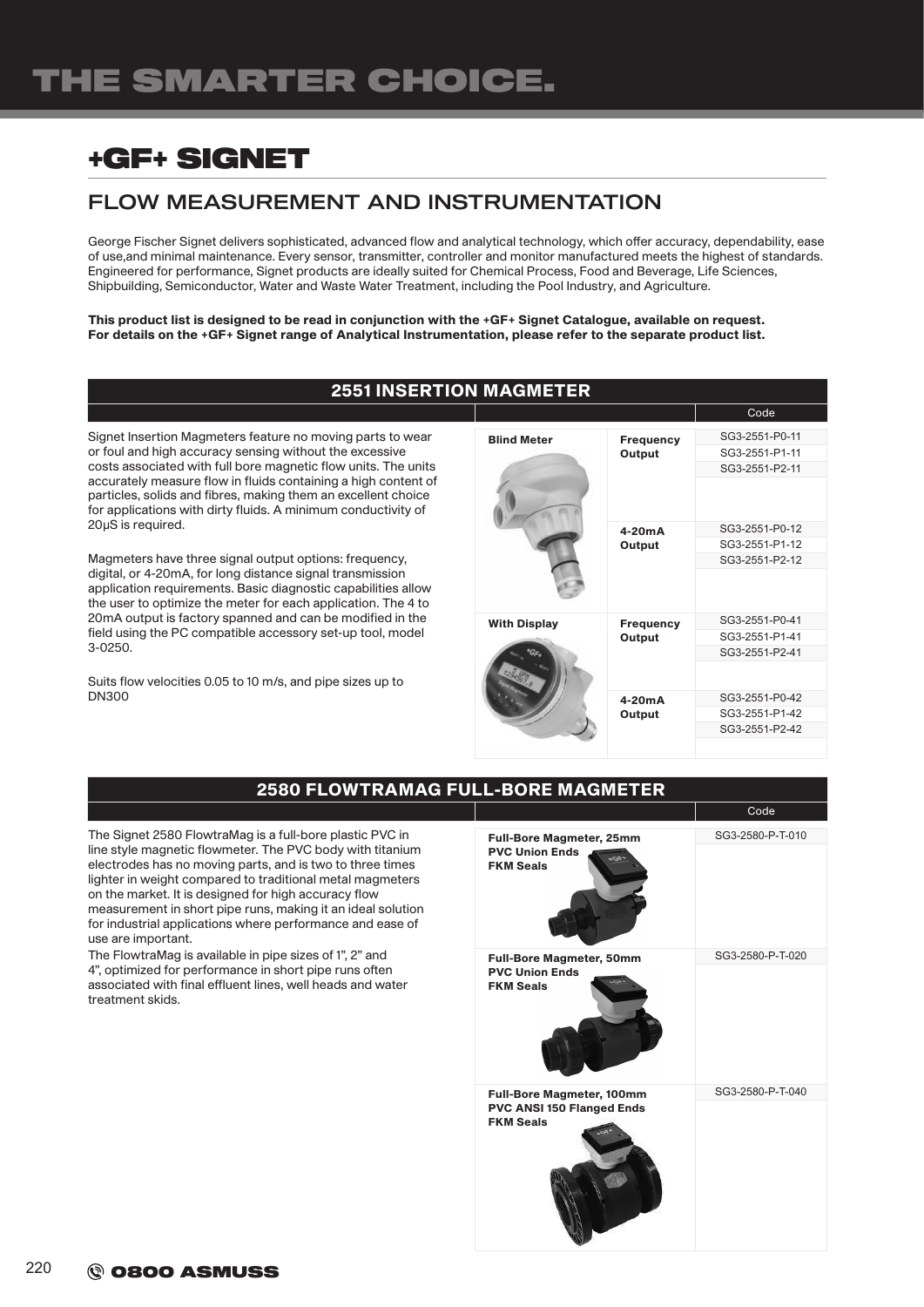

# +GF+ SIGNET

## FLOW MEASUREMENT AND INSTRUMENTATION

### FLOW SENSORS

Paddlewheel sensors offer traditional, dependable, and accurate flow measurement. They can be used in conjunction with separately mounted digital displays, or as blind sensors.

| <b>515 ROTOR-X PADDLEWHEEL</b>                             |                                           |                                           |
|------------------------------------------------------------|-------------------------------------------|-------------------------------------------|
|                                                            |                                           | Code                                      |
| Standard<br>Sensor<br>Integral<br>(with red cap)<br>Sensor | <b>Standard</b><br><b>Sensor</b>          | SGP51530-P0<br>SGP51530-P1<br>SGP51530-P2 |
|                                                            | Integral<br><b>Mount</b><br><b>Sensor</b> | SG3-8510-P0<br>SG3-8510-P1                |

Suit flow velocities of 0.3 to 6m/s. They have a sinusoidal output capable of driving a self powered flowmeter, such as the 3-5090.

| <b>525 METALEX FLOW SENSOR</b>              |          |      |
|---------------------------------------------|----------|------|
|                                             |          | Code |
| <b>Standard</b><br>$FLOM-$<br><b>Sensor</b> | SGP525-1 |      |
|                                             | SGP525-2 |      |
|                                             |          |      |

Suitable for extreme pressures and temperatures, for flow velocities 0.5 to 6m/s. Requires socketweld or weldon installation fittings sold separately. Compatible with 9900 Transmitter



Strength and corrosion resistance of 316 Stainless Steel, and the convenience of an insertion sensor design. Suitable for flow velocities 0.1 to 6m/s.

2540-2 is suitable for pipes up to DN600. The 2540-4 suits up to DN900, and includes a bleed valve for hot tap installations. Both models mount using a 1-1/2in Thread.

Compatible with 9900 Transmitter

#### 2536 ROTOR-X PADDLEWHEEL Code **Standard** Sensor SG3-2536-P0 SG3-2536-P1 SG3-2536-P2 **Integral Mount** Sensor SG3-8512-P0 SG3-8512-P1

Low flow model, with process ready open-collector output, and good noise immunity. Suit flow velocities 0.1 to 6m/s, accepts a 3-24V power supply.

| <b>2537 BLIND PADDLEWHEEL</b><br><b>FLOW SENSOR</b> |                                                                     |                                  |
|-----------------------------------------------------|---------------------------------------------------------------------|----------------------------------|
|                                                     |                                                                     | Code                             |
|                                                     | <b>Pulse</b><br><b>Divider</b><br>& Flow<br><b>Switch</b><br>Output | SG3-2537-2C-P0<br>SG3-2537-2C-P1 |
|                                                     | $4-20mA$<br>Output                                                  | SG3-2537-6C-P0<br>SG3-2537-6C-P1 |

The 2537 blind Paddlewheel flow sensor combines a traditional paddlewheel flow sensor with a blind output option. It is a standalone unit, with no external display. Measures flow velocities down to 0.1 m/s, Outputs can be connected directly to Chart Recorders, PLC's, or pump VSD's by using either the pulse divider with configurable range and width, or the programmable 4-20mA Output.

The 2537 can also be used as a flow switch, with programmable low and high set points, and adjustable hysteresis.

Stand-alone unit.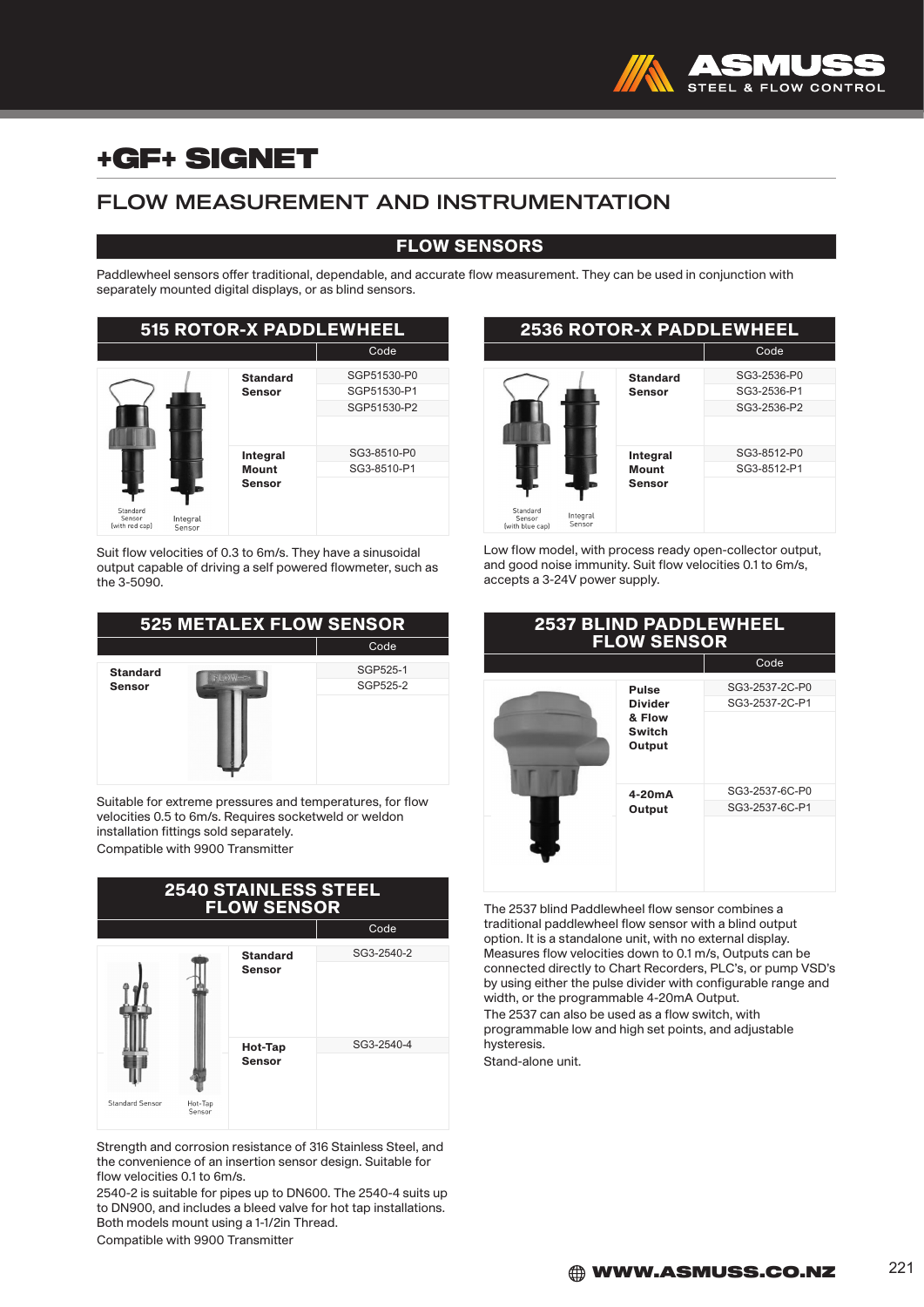# THE SMARTER CHOICE.

# +GF+ SIGNET

## FLOW MEASUREMENT AND INSTRUMENTATION

## 9900 FLOW TRANSMITTER

"At a glance visibility" due to extra large characters and a digital bar graph from an auto-sensing backlit LCD display. Single sensor input compatible with signals from all GF Signet Flow,

pH/ORP, Conductivity, Salinity, Pressure or Temperature sensors as well as any non-GF Signet sensors that outputs a 4-20mA signal (requires GF Signet 8058 signal convertor).

One permanent and one resettable totaliser, LED relay or warning indicators. Analogue (4 – 20MA) and open collector with user selectable pulse units output.

Relay module and batch controller modules are optional extras and can be retrofitted (Panel version only).

Panel or field mount versions available. Requires 12 to 32VDC power supply.







#### 8900 MULTI-PARAMETER INSTRUMENT

This instrument is built to order from user specified modules. With up to 6 inputs that can include flow, pH/ORP, conductivity, pressure, temperature and/or turbidity and up to 4 outputs,(analogue and relays). AC and DC power options are available. Advanced relay logic allows up to 3 measurement sources to trigger relay.

Derived measurements include: difference, sum, ratio, percent recovery, percent rejection, percent passage and BTU (or Kw) Price varies depending on configuration; please enquire.